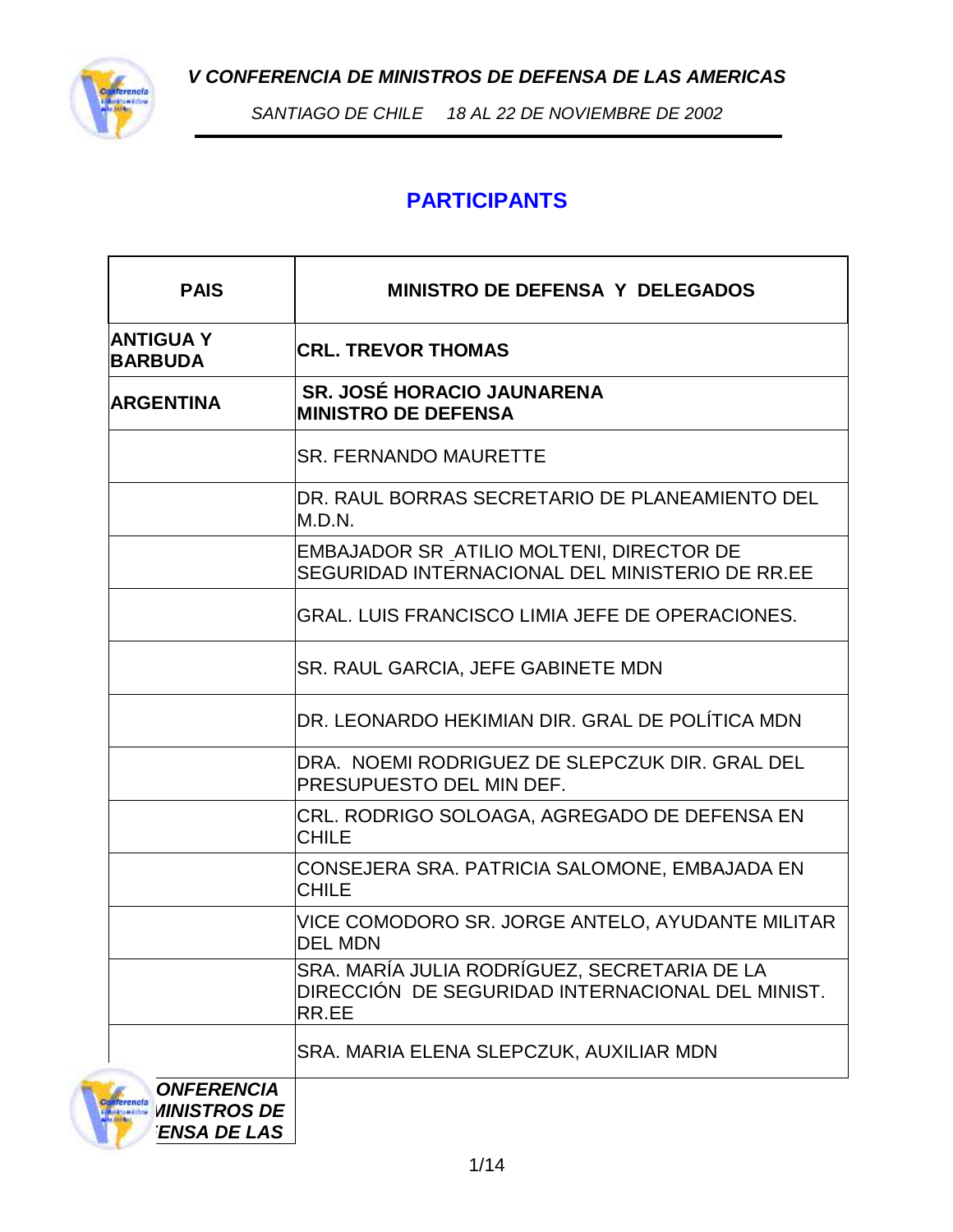| <b>AMERICAS</b>                                                                          |                                                                                          |
|------------------------------------------------------------------------------------------|------------------------------------------------------------------------------------------|
| SANTIAGO DE CHILE<br>18 AL 22 DE<br>NOVIEMBRE DE 2002                                    |                                                                                          |
|                                                                                          |                                                                                          |
| <b>BARBADOS</b>                                                                          |                                                                                          |
|                                                                                          | TCL. ERRINGTON RICARDO SHURLAND, FZAS. DE<br><b>DEFENSA.</b>                             |
|                                                                                          | SR. DARWIN DOTTIN, ROYAL BARBADOS POLICE FORCE                                           |
| <b>BELIZE</b>                                                                            | BGEN. SR. CEDRIC BORLAND (JEFE DELEGACION)<br><b>COMMANDANT BELIZE DEFENCE FORCE</b>     |
|                                                                                          | <b>TCL. LUKE CASTILLO</b>                                                                |
|                                                                                          | TTE. WAINE LEONARDO                                                                      |
| <b>BOLIVIA</b>                                                                           | SR. FREDDY TEODOVICH ORTIZ, MINISTRO DE DEFENSA                                          |
|                                                                                          | SR. FEDERICO JOFRE CHAVEZ, JEFE DE GABINETE MDN                                          |
|                                                                                          | GRAL. DIV. JUSTO GARECA GALLARDO, DIRECTOR<br><b>GENERAL DE PLANEAMIENTO</b>             |
|                                                                                          | CAP. GONZALO RODRIGUEZ FERNANDEZ, AYUDANTE<br>M.D.N.                                     |
| <b>BRASIL</b>                                                                            | DR. GERALDO MAGELA DA CRUZ QUINTAO, MIN.DEF                                              |
|                                                                                          | TTE. BGR. DO AR. SR ASTOR NINA DE CARVALHO NETTO,<br>SECRETARIO DE POL. ESTR. Y AS. INT. |
|                                                                                          | VICE ALMIRANTE MURILLO DE MORAES REGO CORREA<br>BARBOSA, DIR. POL. Y ESTR.               |
|                                                                                          | MAY. BRIG. DO AR. JAIME RODRIGUEZ SANCHEZ DIR.<br>ASUNT. INT.                            |
| <b>ONFERENCIA</b><br><b><i>MINISTROS DE</i></b><br><b>ENSA DE LAS</b><br><b>AMERICAS</b> | 2/13                                                                                     |
| SANTIAGO DE CHILE<br>18 AL 22 DE<br>NOVIEMBRE DE 2002                                    |                                                                                          |
|                                                                                          |                                                                                          |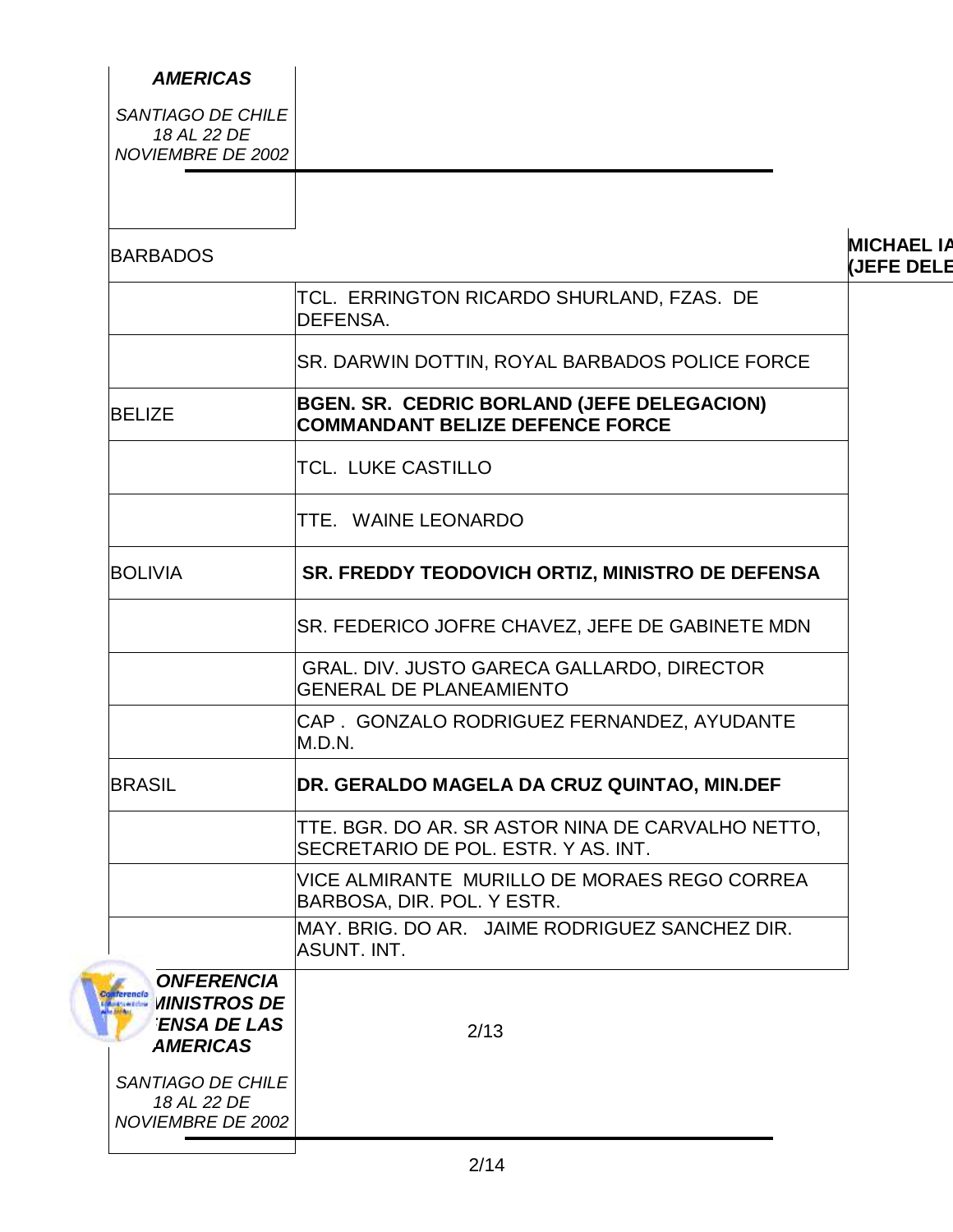|                                                                                                                    | <b>EMB. SR. ANTONIO GUERREIRO</b>                                            |
|--------------------------------------------------------------------------------------------------------------------|------------------------------------------------------------------------------|
|                                                                                                                    | SR. ANTONIO CARLOS AYROSA ROSIERE, DIR. DEPTO<br><b>FINANZAS</b>             |
|                                                                                                                    |                                                                              |
|                                                                                                                    | GRAL. DE BRIG. SR. RUBEM AUGUSTO TAVEIRA ASESOR<br>MIN. DEF.                 |
|                                                                                                                    | CN. FERNANDO MOSE DA SILVA ABREU                                             |
|                                                                                                                    | CONSEJERO SR. FERNANDO JOSE MARRONI DE ABREU                                 |
|                                                                                                                    | ICONSEJERO SR. JOSE LUIZ MACHADO E COSTA                                     |
|                                                                                                                    | CONSEJERO SR. JOSE IGNACIO OSWALDO PADILLA                                   |
|                                                                                                                    | CF. FERNANDO ENRIQUE GONCALVES PINTO, ANALISTA<br><b>DE INTELIGENCIA</b>     |
|                                                                                                                    | CF. LUIS CLAUDIO GONCALVEZ COSTA, JEFE DEPTO OPS.<br>DE LA SUB JEF. EMDN     |
|                                                                                                                    | CC. GILBERTO CHAVEZ DE SILVA (EDECAN MDN)                                    |
|                                                                                                                    | ICONSEJERA SRA. MÓNICA NASSER                                                |
|                                                                                                                    | CN. CHARLES P. GONCALVES, AGREGADO MILITAR EN<br><b>CHILE</b>                |
| <b>CANADA</b>                                                                                                      | <b>MRS. MARGARET BLOODWORTH, VICE MINISTRA</b>                               |
|                                                                                                                    | SR. PAUL DURAND, EMBAJADOR DE CANADA EN LA O.E.A.                            |
|                                                                                                                    | MGRAL. CAMERON ROSS, DIRECTOR GENERAL POLÍTICA<br>INTERNACIONAL DE SEGURIDAD |
|                                                                                                                    | REAL ADM. IAN MACK, AGREGADO MILITAR DE CANADÁ EN<br><b>WASHINGTON</b>       |
|                                                                                                                    | SR. PATRICK PARISOR, EMB. DE CANADÁ EN CHILE                                 |
| <b>ONFERENCIA</b><br>Conferencia<br><b><i>MINISTROS DE</i></b><br><b>Maid to A Different</b><br><b>ENSA DE LAS</b> | 3/13                                                                         |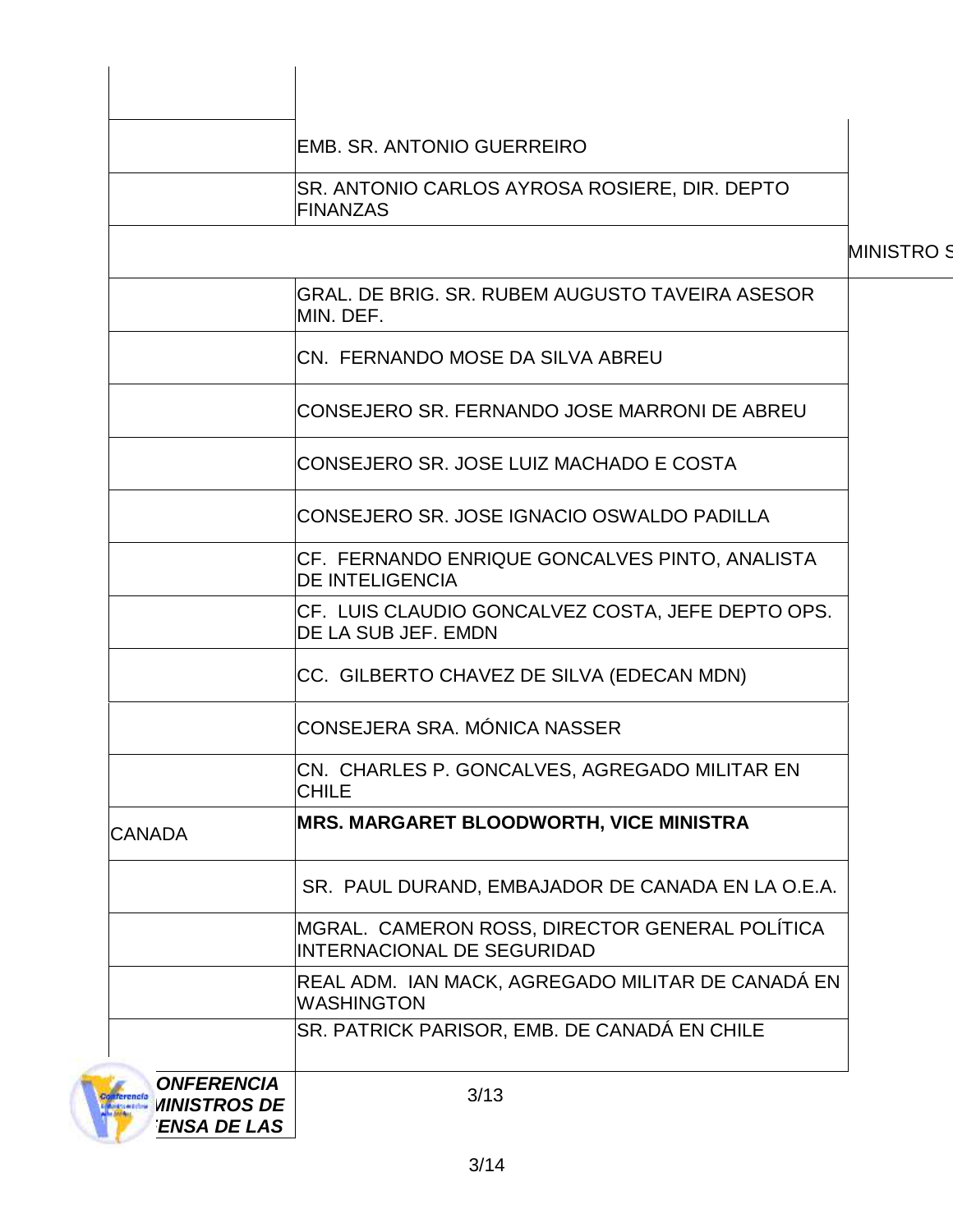| <b>AMERICAS</b>                                       |                                                                            |                                       |
|-------------------------------------------------------|----------------------------------------------------------------------------|---------------------------------------|
| SANTIAGO DE CHILE<br>18 AL 22 DE<br>NOVIEMBRE DE 2002 |                                                                            |                                       |
|                                                       |                                                                            |                                       |
|                                                       | DR. HAL KLEPAK, PROFESOR ROYAL MILITARY COLLEGE,<br><b>KINGSTON</b>        |                                       |
|                                                       | CRL. RICHARD RYAN, AGREGADO DE DEFENSA DE<br>CANADA CONCURRENTE EN CHILE   |                                       |
|                                                       |                                                                            | <b>CRL. RICHA</b><br><b>HEMISFERI</b> |
|                                                       | CDTE. GERRY POWELL                                                         |                                       |
|                                                       | TCL. PATRICK D. NICHOLSON                                                  |                                       |
|                                                       | CAP. ERIC WILLRICH (TRADUCTOR)                                             |                                       |
|                                                       | SRA. SARAH FOUNTAIN SMITH, SUB DIRECTOR DE<br><b>SEGURIDAD REGIONAL</b>    |                                       |
|                                                       | SR. BRIAN PARAL, SEGURIDAD REGIONAL                                        |                                       |
|                                                       | SRA. ALLISON BENN, COORDINADORA OEA                                        |                                       |
|                                                       | SR. GWYNETH KUTZ, CONSULTOR Y REPRESENTANTE<br><b>PERMANENTE EN LA OEA</b> |                                       |
|                                                       | SR. CONRAD SCHECK, CONSEJERO POLÍTICO EMB.<br><b>CANADA EN CHILE</b>       |                                       |
|                                                       | SRF. JEFFREY MARDER, SEGUNDO SECRETARIO<br><b>EMBAJADA EN SANTIAGO</b>     |                                       |
| <b>CHILE</b>                                          | DRA. MICHELLE BACHELET JERIA MINISTRA DE DEFENSA<br><b>NACIONAL</b>        |                                       |
|                                                       | <b>SSG. GABRIEL GASPAR TAPIA</b>                                           |                                       |
| <b>COLOMBIA</b>                                       | SRA. MARTA LUCIA RAMIREZ DE RINCON MINISTRA DE<br><b>DEFENSA NACIONAL</b>  |                                       |
|                                                       | GRAL. JORGE ENRIQUE MORA RANGEL, CDTE. GRAL. DE<br>LAS FZAS. MIL.          |                                       |
|                                                       | SR. CÉSAR RESTREPO                                                         |                                       |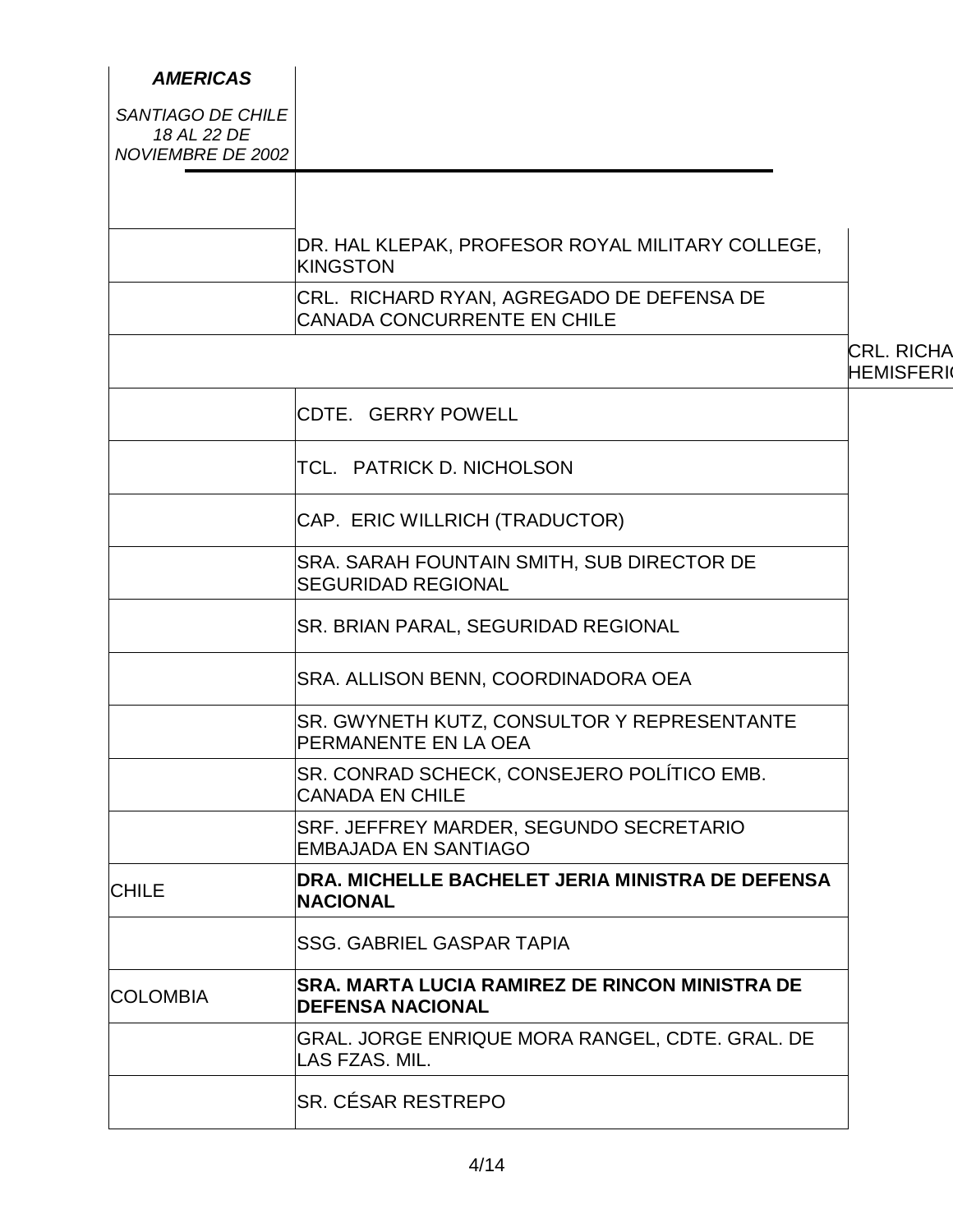|                                                                                          | CRL. MIGUEL ÁNGEL JIMÉNEZ HILARIÓN, AGREMIL                                            |            |
|------------------------------------------------------------------------------------------|----------------------------------------------------------------------------------------|------------|
| <b>ONFERENCIA</b><br><b><i>MINISTROS DE</i></b><br><b>ENSA DE LAS</b><br><b>AMERICAS</b> | 4/13                                                                                   |            |
| SANTIAGO DE CHILE<br>18 AL 22 DE<br>NOVIEMBRE DE 2002                                    |                                                                                        |            |
|                                                                                          |                                                                                        |            |
|                                                                                          | CRL. CARLOS RIVERA DUEÑAS, AGREG. POLICÍA                                              |            |
|                                                                                          | SR. RAFAEL PÉREZ MARTÍNEZ, EMBAJADOR EN CHILE                                          |            |
|                                                                                          |                                                                                        | CN. JAVIER |
|                                                                                          | SR. ANTONIO GONZÁLEZ CASTAÑO, MINISTRO<br><b>CONSEJERO</b>                             |            |
|                                                                                          | SR. LILIA CEPEDA ULLOA                                                                 |            |
|                                                                                          | SG. FREDY PAZ HERNÁNDEZ, AUXILIAR                                                      |            |
|                                                                                          | <b>SG. FABIO PARRA ALVAREZ, AUXILIAR</b>                                               |            |
| <b>COSTA RICA</b>                                                                        | <b>SRA. ANA HELENA CHACON ECHEVERRIA</b><br><b> VICE MINISTRA DE SEGURIDAD PUBLICA</b> |            |
|                                                                                          | SR. WALTER NAVARRO ROMERO DIR. GRAL DE LA FUERZA<br>PÚBLICA                            |            |
|                                                                                          | SRA. XIMENA SOLER LEGARRETA, EMBAJADORA DE<br><b>COSTA RICA EN CHILE</b>               |            |
|                                                                                          | SR. UBALDO GARCÍA RUIZ, MINISTRO CONSEJERO<br><b>EMBAJADA EN CHILE</b>                 |            |
|                                                                                          | SR. JOSÉ MIGUEL ARAYA CORNEJO, PRIMER SECRETARIO                                       |            |
| <b>ECUADOR</b>                                                                           | <b>ALM. HUGO ARMANDO UNDA AGUIRRE</b><br><b>MINISTRO DE DEFENSA NACIONAL</b>           |            |
|                                                                                          | <b>GRAL. DIV. OSWALDO JARRIN ROMAN</b>                                                 |            |
|                                                                                          | <b>TCL. CARLOS SARANGO ASESOR MILITAR</b>                                              |            |
|                                                                                          |                                                                                        |            |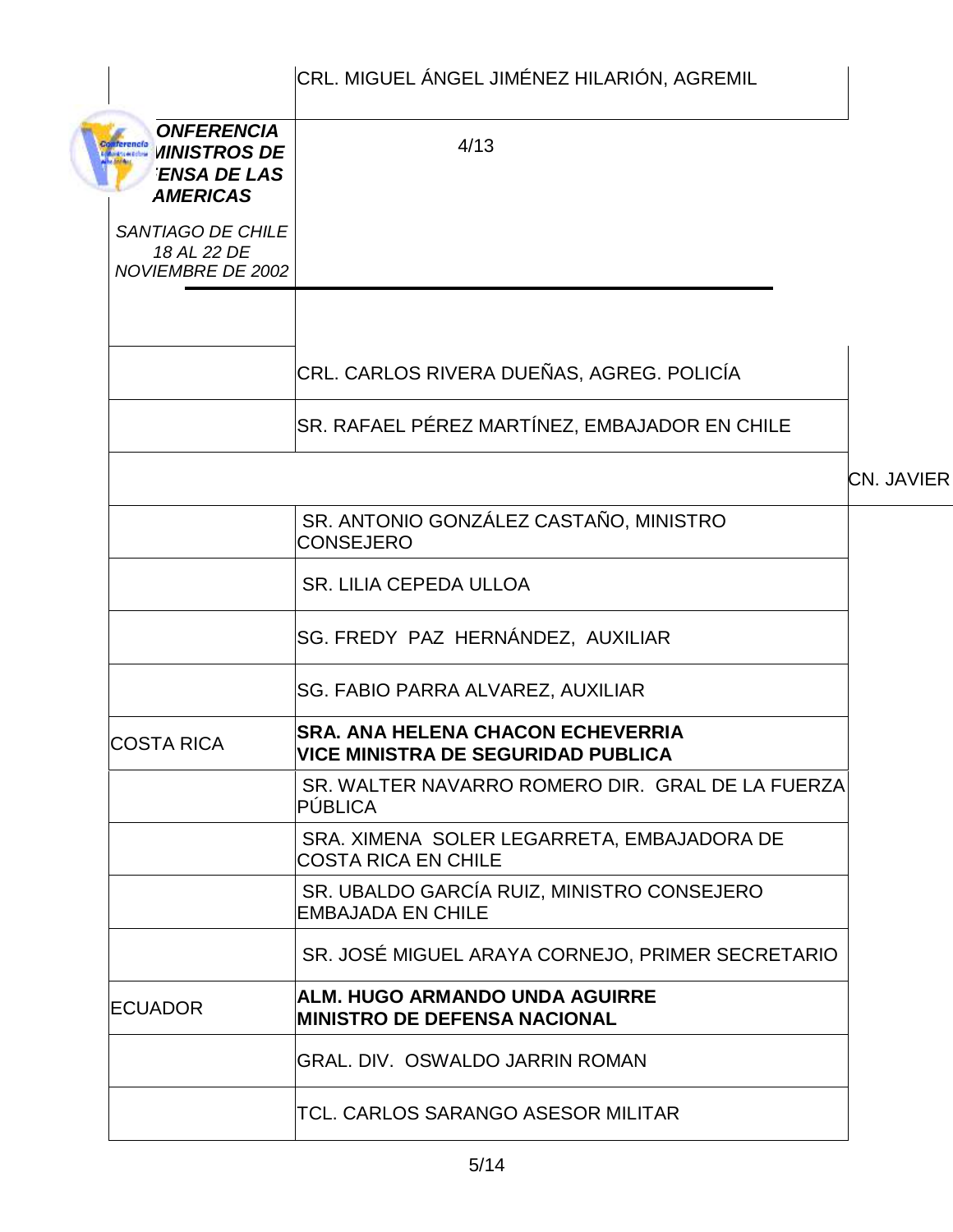|                                                                                          | TCL. CESAR MERIZALDE ASESOR AEREO                                                |                   |
|------------------------------------------------------------------------------------------|----------------------------------------------------------------------------------|-------------------|
|                                                                                          | <b>CF. DIEGO BENALCAZAR ASESOR NAVAL</b>                                         |                   |
| <b>ONFERENCIA</b><br><b><i>MINISTROS DE</i></b><br><b>ENSA DE LAS</b><br><b>AMERICAS</b> | 5/13                                                                             |                   |
| SANTIAGO DE CHILE<br>18 AL 22 DE<br>NOVIEMBRE DE 2002                                    |                                                                                  |                   |
|                                                                                          | TCL. JOSE CASTILLO EGUEZ, AYUDANTE DE ORDENES                                    |                   |
|                                                                                          | TCL. EDISON NARVAEZ ROSERO                                                       |                   |
|                                                                                          |                                                                                  | <b>CAP. CARLO</b> |
|                                                                                          | CRL. WILSON SALGADO YEPEZ, AGREGADO EN CHILE                                     |                   |
|                                                                                          | CN. OSCAR ENRIQUEZ GOMEZ, AGREGADO EN CHILE                                      |                   |
|                                                                                          | CRL. FABIAN NARVAEZ REGALADO, AGREGADO EN CHILE                                  |                   |
| <b>EL SALVADOR</b>                                                                       | GRAL. AV. JUAN ANTONIO MARTINEZ VARELA<br><b>MINISTRO DE LA DEFENSA NACIONAL</b> |                   |
|                                                                                          | <b>CRL. LEVYN HERBERT ANDRADE CRUZ</b>                                           |                   |
|                                                                                          | <b>SRA. MARGARITA ESCOBAR</b>                                                    |                   |
|                                                                                          | CAP. DARIO SALVADOR HERNANDEZ VEGA                                               |                   |
| E.U.A.                                                                                   | DONALD RUMSFELD SECRETARY OF DEFENSE                                             |                   |
|                                                                                          | ASD/ISA PETER W. RODMAN (JEFE DELEGACION 19 NOV<br>P.M.)                         |                   |
|                                                                                          | DASH / WHA ROGELIO PARDO-MAURER IV (JEFE<br><b>DELEGACION 21. NOV)</b>           |                   |
|                                                                                          | <b>GEN JAMES T. HILL</b>                                                         |                   |
|                                                                                          |                                                                                  |                   |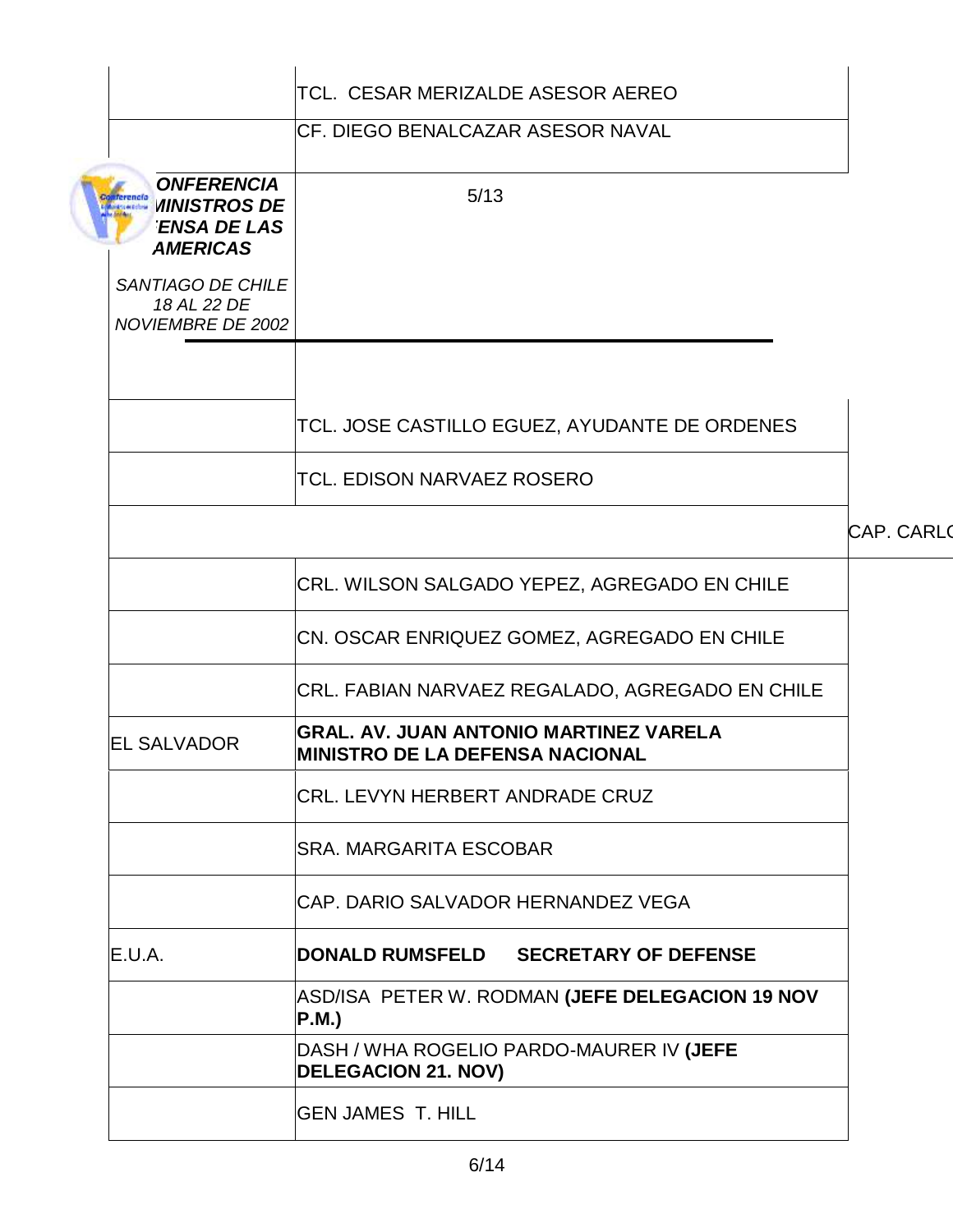|                                                                                                                                     | <b>CURT STRUBLE</b>                                                          |                   |
|-------------------------------------------------------------------------------------------------------------------------------------|------------------------------------------------------------------------------|-------------------|
|                                                                                                                                     | JOHN MERRILL (19 PM)                                                         |                   |
| <b>ONFERENCIA</b><br><b>Conferencial VIINISTROS DE</b><br><b>ENSA DE LAS</b><br><b>AMERICAS</b><br>SANTIAGO DE CHILE<br>18 AL 22 DE | 6/13                                                                         |                   |
| NOVIEMBRE DE 2002                                                                                                                   |                                                                              |                   |
|                                                                                                                                     |                                                                              |                   |
|                                                                                                                                     | <b>MICHAEL MACMURRAY</b>                                                     |                   |
|                                                                                                                                     | <b>MONETTE MELANSON</b>                                                      |                   |
| <b>GRENADA</b>                                                                                                                      | <b>TCL NESTOR A. OGILVIE (JEFE DELEGACION)</b>                               |                   |
| <b>GUATEMALA</b>                                                                                                                    | <b>G.BRIG. MARIO RENE SILIEZAR GIRON,</b><br><b>VICE MINISTRO DE DEFENSA</b> |                   |
|                                                                                                                                     |                                                                              | <b>CRL. FRANQ</b> |
|                                                                                                                                     | <b>MYR RONY ANLEU DEL AGUILA</b>                                             |                   |
| <b>GUYANA</b>                                                                                                                       | <b>RONALD GAJRAJ</b><br><b>MINISTRO DE ASUNTOS INTERNOS</b>                  |                   |
|                                                                                                                                     | BGL MICHAEL ATHERLEY, JEFE DE E.M. DE LAS FZAS DE<br><b>DEFENSA</b>          |                   |
|                                                                                                                                     | <b>CAP SEAN HARMON</b>                                                       |                   |
| <b>HAITI</b>                                                                                                                        | <b>GUY G. LAMOTHE EMBAJADOR DE HAYTI EN CHILE</b>                            |                   |
|                                                                                                                                     | SER. PETUEL RAIMOND MINISTRO CONSEJERO                                       |                   |
| <b>HONDURAS</b>                                                                                                                     | <b>FEDERICO BREVE TRAVIESO, SECRET DEF NACIONAL</b>                          |                   |
|                                                                                                                                     | <b>MYR OTILIO JAVIER SABILLON CANALES</b>                                    |                   |
|                                                                                                                                     | CRL. OSCAR HERNANDEZ CHAVEZ AGREGADO MILITAR                                 |                   |
|                                                                                                                                     |                                                                              |                   |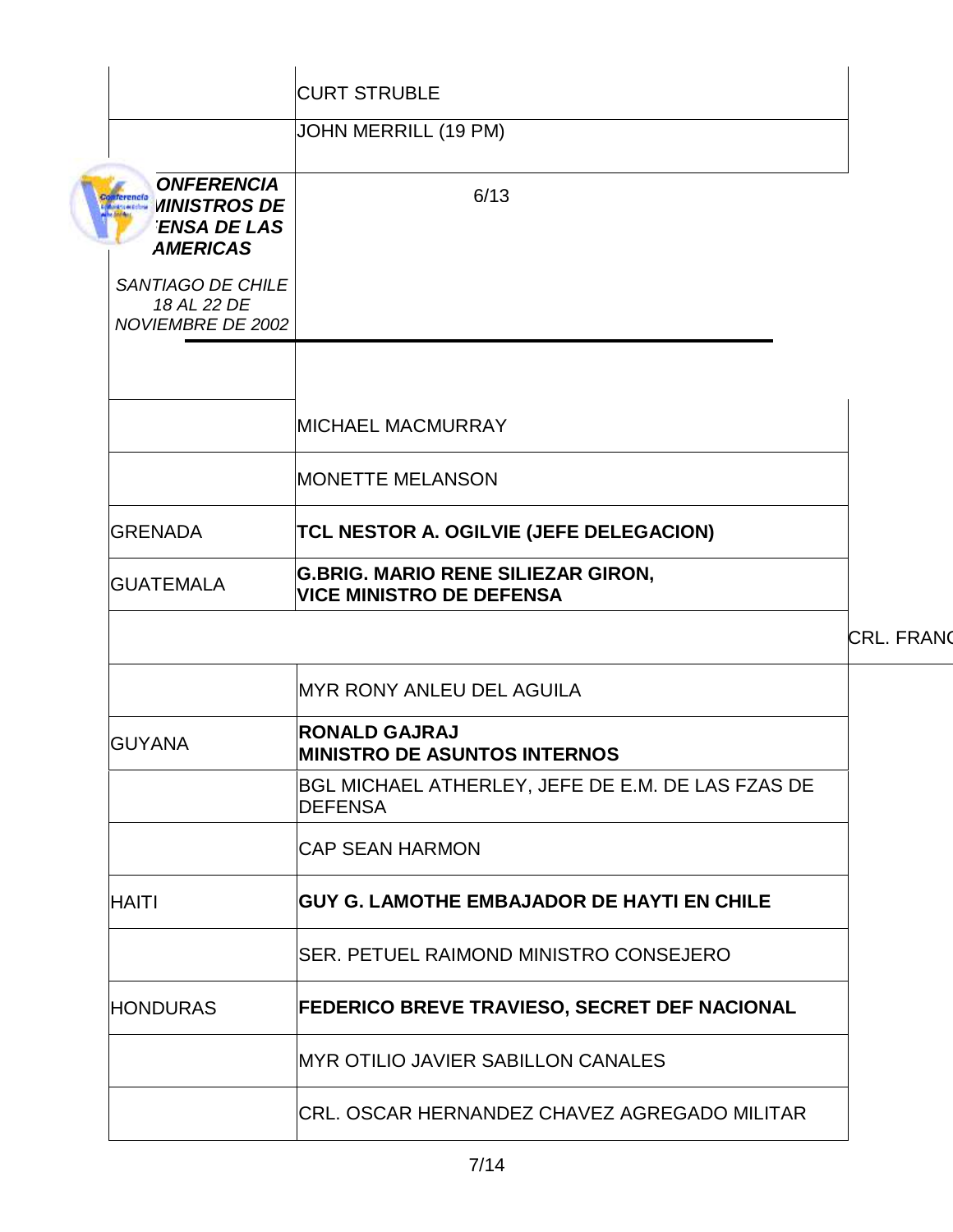| <b>ONFERENCIA</b><br><b>Contentions WINISTROS</b> DE<br><b>ENSA DE LAS</b><br><b>AMERICAS</b> |                                                                                              |                                  |
|-----------------------------------------------------------------------------------------------|----------------------------------------------------------------------------------------------|----------------------------------|
| SANTIAGO DE CHILE<br>18 AL 22 DE<br>NOVIEMBRE DE 2002                                         |                                                                                              |                                  |
|                                                                                               | V.ALM. HARDLEY LEWIN JEFE ESTADO MAYOR (JEFE                                                 |                                  |
| <b>JAMAICA</b>                                                                                | <b>DELEGACIÓN)</b>                                                                           |                                  |
|                                                                                               | <b>MAYOR MILTON NEATH</b>                                                                    |                                  |
| <b>MEXICO</b>                                                                                 | <b>GRAL GERARDO CLEMENTE RICARDO VEGA GARCIA</b><br><b>SECRETARIO DE LA DEFENSA NACIONAL</b> |                                  |
|                                                                                               | GRAL BRIG SALVADOR CIENFUEGOS ZEPEDA, SUBJEF<br><b>DOCTRINA MIL EMDN</b>                     |                                  |
|                                                                                               | GRAL. BRIG. EDUARDO EMILIO ZARATE LANDERO                                                    |                                  |
|                                                                                               | GRAL BRIG JAIME GODINEZ RUIZ AGREGADO MILITAR                                                |                                  |
|                                                                                               | CRL JUAN MOZO SPEZZIA AGREGADO ADJUNTO                                                       |                                  |
|                                                                                               | CRL. GERARDO WOLBURG REDONDO AYDTE GRAL DEL<br><b>SECRETARIO GRAL</b>                        |                                  |
|                                                                                               |                                                                                              | <b>GRAL DIV. J</b><br><b>MDN</b> |
| NICARAGUA                                                                                     | DR.JOSE ADAN GUERRA PASTORA MINISTRO DE<br><b>DEFENSA</b>                                    |                                  |
|                                                                                               | CRL. RICARDO WHEELOCK ROMAN JEFE DEL CENTRO DE<br><b>HIST MIL DEL EJTO</b>                   |                                  |
|                                                                                               | LIC. FELIX ALEJANDRO MADARIAGA BLANDON, AS DE LA<br>DIR SUP DEL MINDEF Y ASIST.PERS          |                                  |
|                                                                                               | LIC JUAN UMAÑA LOASIGA, SECRET TEC DE LA COM NAC<br><b>DE DESMINADO</b>                      |                                  |
|                                                                                               | MIRIAM SANDOVAL SANDOVAL, CONSEJERO EMBAJADA                                                 |                                  |
|                                                                                               | <b>MARIA JOSEFINA DE CARDENAL</b>                                                            |                                  |
| <b>ONFERENCIA</b><br><b><i>MINISTROS DE</i></b>                                               |                                                                                              |                                  |

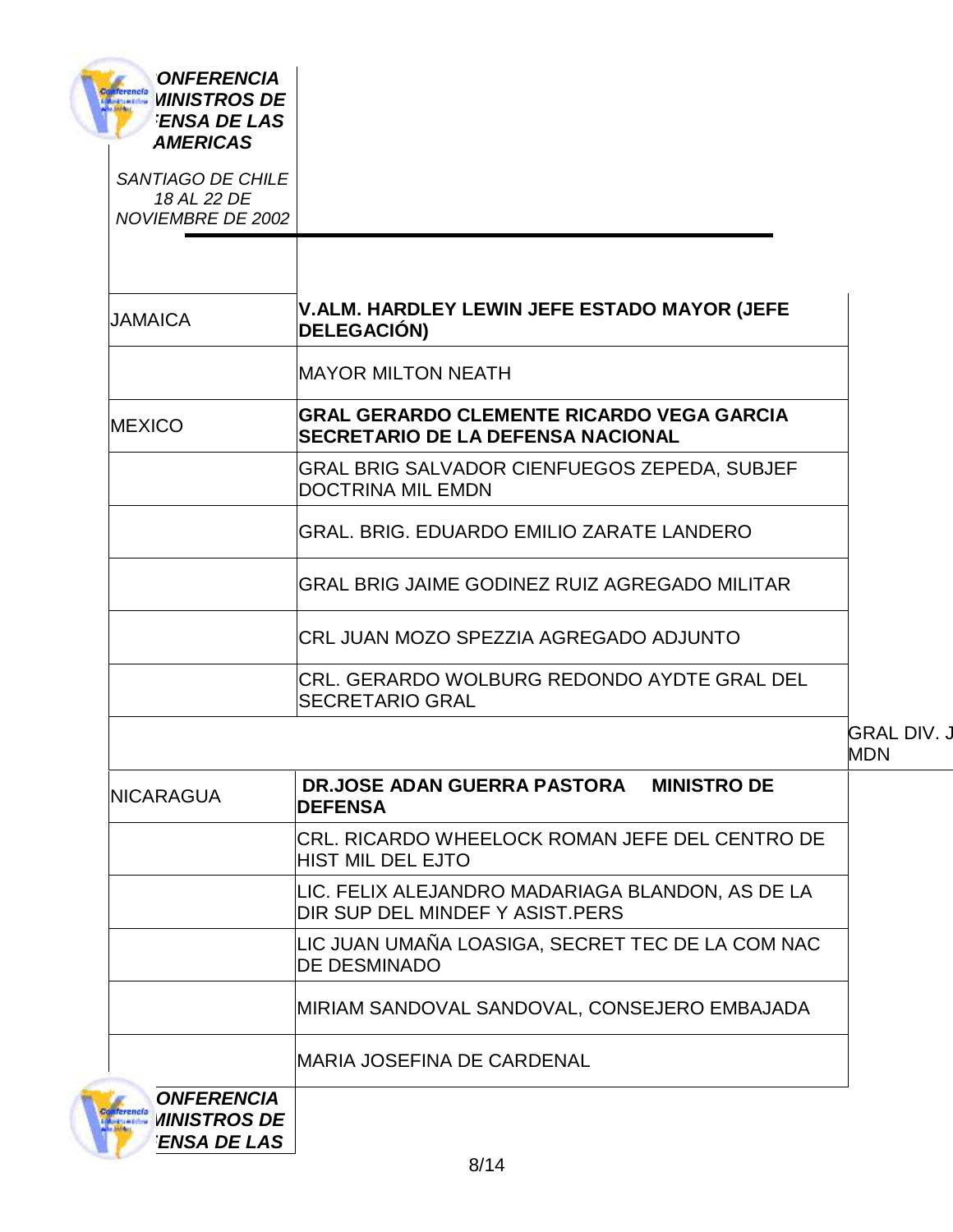| <b>AMERICAS</b>                                       |                                                                                       |
|-------------------------------------------------------|---------------------------------------------------------------------------------------|
| SANTIAGO DE CHILE<br>18 AL 22 DE<br>NOVIEMBRE DE 2002 |                                                                                       |
|                                                       |                                                                                       |
| <b>PANAMA</b>                                         | <b>EXELENTISIMO SR. ALEJANDRO YOUNG DOWNEY</b><br><b>EMBAJADOR DE PANAMA EN CHILE</b> |
|                                                       | JOSE HUMBERTO CHAVEZ AGREGADO ECONÓMICO EMB.<br><b>DE PANAMA</b>                      |
|                                                       | JAIME SERRANO RIVAS, MINISTRO CONSEJERO                                               |
|                                                       | MARIA ROSA SALAZAR, AGREGADA                                                          |
|                                                       | <b>MARIA DEL CARMEN HARRIS, HARRIS</b>                                                |
| <b>PARAGUAY</b>                                       | ALM. (R) MIGUEL ANGEL CANDIA FLEITAS<br><b>MINISTRO DE DEFENSA NACIONAL</b>           |
|                                                       | C.N. RUBEN CARMELO VALDEZ CUELLAR                                                     |
|                                                       | CRL EULOGIO LEZCANO GONZALEZ, AGREGADO MILITAR<br><b>EN CHILE</b>                     |
| PERU                                                  | AURELIO LORET DE MOLA BÖHME MINISTRO DE<br><b>DEFENSA</b>                             |
|                                                       | C.A. CARLOS TUBINO ARIAS S.                                                           |
|                                                       | MIN. SERV DIPL ALFREDO CASTRO PEREZ-CANETTO, JEFE<br><b>GABINETE MDN</b>              |
|                                                       |                                                                                       |
|                                                       | GRAL BRIG. ANDRES ACOSTA BURGA, JEFE DE LA OFICINA<br>DE INFORMACION DEL EJTO.        |
|                                                       | EXELENTISIMO SR. JOSE ANTONIO MEIER ESPINOZA<br><b>EMBAJADOR DE PERU EN CHILE</b>     |
|                                                       | MIN SERV DIPL DAVID MALAGA EGO-AGUIRRE, MINISTRO<br>DE LA EMB. DE PERU EN CHILE       |
|                                                       | CRL JOSE SANTOS PORTILLA, AGREMIL                                                     |
|                                                       | TCL. OSCAR DIAZ RODRIGUEZ, EDECAN MDN                                                 |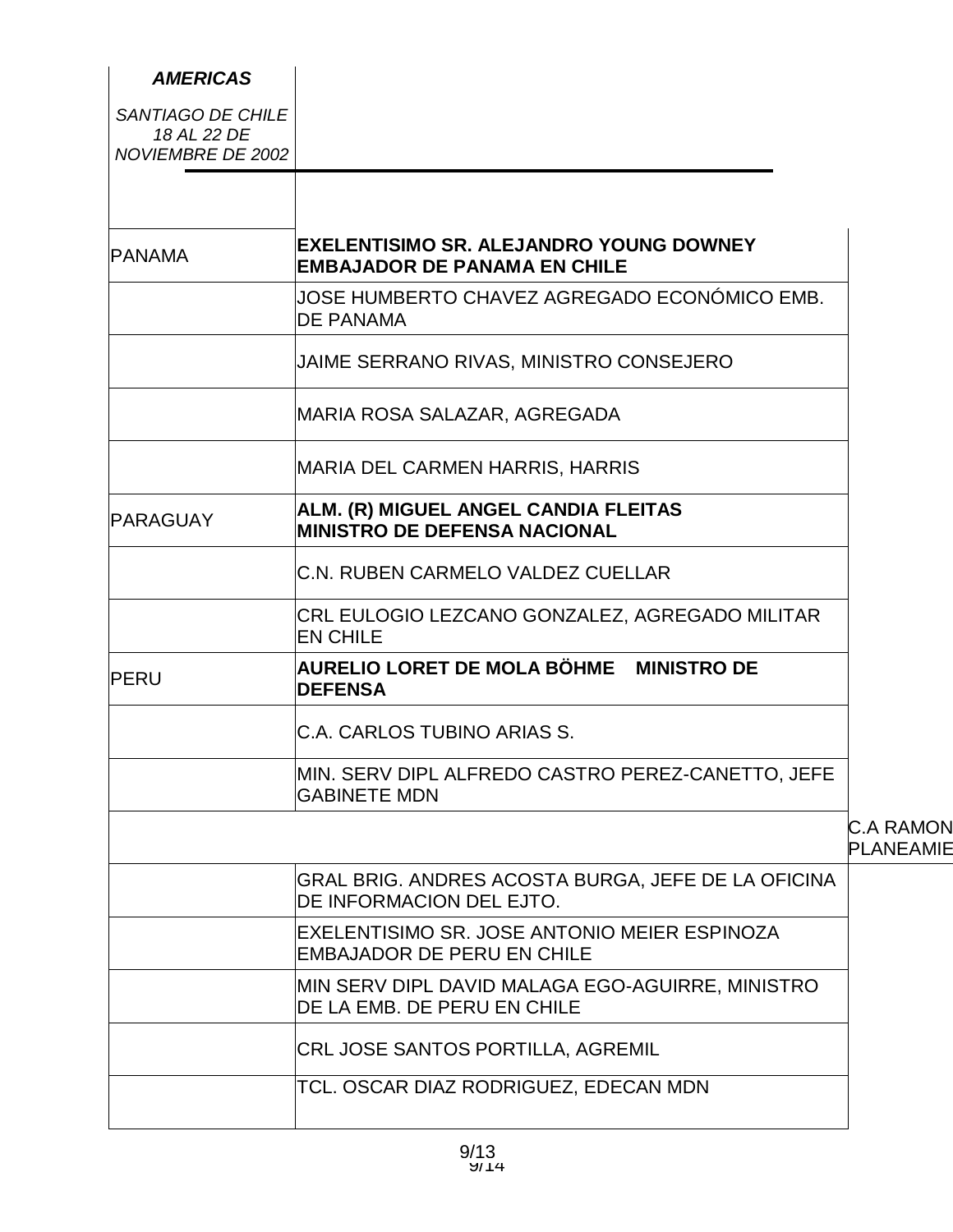| <b>ONFERENCIA</b><br>terencía<br><b><i>UINISTROS DE</i></b><br><b>MASI ALDERNA</b><br><b>ENSA DE LAS</b><br><b>AMERICAS</b> |                                                                                                                                    |
|-----------------------------------------------------------------------------------------------------------------------------|------------------------------------------------------------------------------------------------------------------------------------|
| SANTIAGO DE CHILE<br>18 AL 22 DE<br>NOVIEMBRE DE 2002                                                                       |                                                                                                                                    |
|                                                                                                                             | <b>FRANKLIN ROJAS ESCALANTE, CONSEJERO</b>                                                                                         |
| <b>REP. DOMINICANA</b>                                                                                                      | MGL DANIEL CASTRO CRUZ, JEFE DE DELEGACION                                                                                         |
|                                                                                                                             | <b>CRL FRANCISCO OVALLE</b>                                                                                                        |
|                                                                                                                             | CRL. BIENVENIDO CORDERO BATISTA, AGREGADO MILITAR                                                                                  |
| <b>SANTA LUCIA</b>                                                                                                          | <b>SENATOR PETRUS COMPTON</b><br><b>ATTORNEY GENERAL AND MINISTER FOR JUSTICE</b>                                                  |
| <b>SAN VIC Y LAS</b><br><b>GRANADINAS</b>                                                                                   | <b>VINCENT I. BEACHE</b><br><b>MINISTER OF NATIONAL SECURITY</b>                                                                   |
| <b>SAN CRIST Y NEVIS</b>                                                                                                    | <b>DENZIL DOUGLAS</b><br>PRIME MINISTER AND MINISTER OF NATIONAL SECURITY                                                          |
| <b>SURINAM</b>                                                                                                              | RONALD ASSEN MINISTER OF DEFENSE AND NATIONAL<br><b>SECURITY</b>                                                                   |
|                                                                                                                             | <b>TCL DENNIS KAMPERVEEN</b>                                                                                                       |
|                                                                                                                             | <b>TCL JUSTUS HEW-A-KEE</b>                                                                                                        |
| ITR. Y TOBAGO                                                                                                               | <b>MR. HOWARD CHIN LEE MINISTER OF NATIONAL</b><br><b>ISECURITY</b>                                                                |
|                                                                                                                             | ICHEFF STAF B.G. ANCIL ANTOINE Y SRA                                                                                               |
|                                                                                                                             |                                                                                                                                    |
| <b>URUGUAY</b>                                                                                                              | YAMANDU FAU<br><b>MINISTRO DE DEFENSA</b>                                                                                          |
|                                                                                                                             | GRAL HEBERT FIGOLI ALMANDOS, DIRECTOR DEL CENTRO<br>DE ALTOS ESTUDIOS NACIONALES Y PDTE DEL INSTITUTO<br><b>ANTARTICO URUGUAYO</b> |
|                                                                                                                             | CN NELSON OLIVERA, AYUDANTE NAVAL DEL MINISTRO                                                                                     |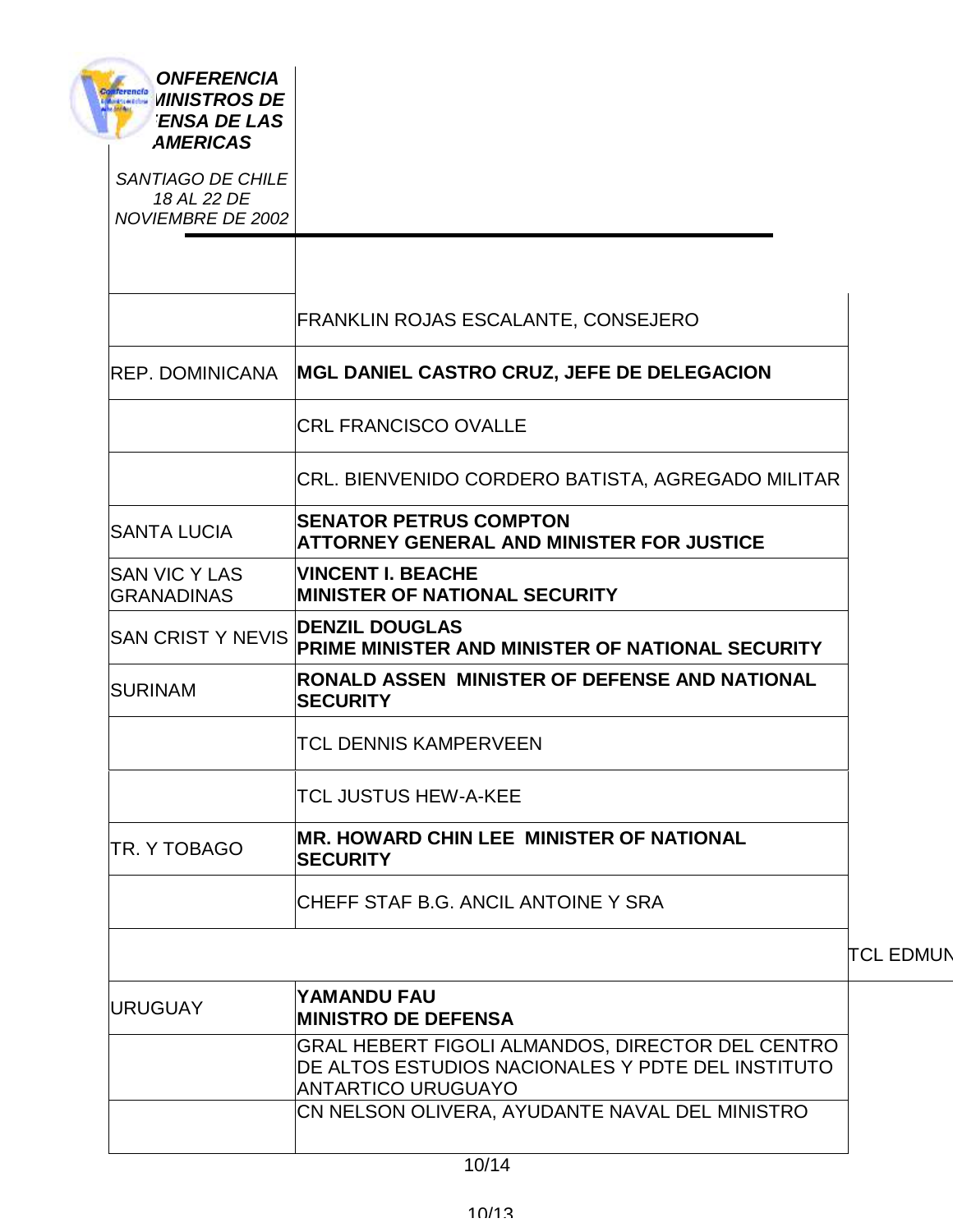| <b>ONFERENCIA</b><br>Conferencia<br>Listensiens<br><b><i>MINISTROS DE</i></b><br><b>ENSA DE LAS</b><br><b>AMERICAS</b> |                                                                                       |                  |
|------------------------------------------------------------------------------------------------------------------------|---------------------------------------------------------------------------------------|------------------|
| SANTIAGO DE CHILE<br>18 AL 22 DE<br>NOVIEMBRE DE 2002                                                                  |                                                                                       |                  |
|                                                                                                                        |                                                                                       |                  |
|                                                                                                                        | CRL MANUEL VILAR, AGREGADO MILITAR                                                    |                  |
| <b>VENEZUELA</b>                                                                                                       | <b>VICEALMIRANTE JORGE SIERRALTA ZABARTE, JEFE DE</b><br><b>ESTADO MAYOR CONJUNTO</b> |                  |
|                                                                                                                        | GRAL FELIX CACERES PINZON, AGREGADO MILITAR                                           |                  |
|                                                                                                                        | <b>MYR OMAR ROJAS BALZA</b>                                                           |                  |
|                                                                                                                        | TCL. JOSE GIL CAMACARO, ALUMNO ACAGUE                                                 |                  |
|                                                                                                                        | <b>MYR. ARQUIMEDES HERRERA RUSO</b>                                                   |                  |
|                                                                                                                        | <b>MARIA DEL PILAR ALONSO</b>                                                         |                  |
|                                                                                                                        | <b>TCL ALEXIS LOPEZ RAMIREZ</b>                                                       |                  |
|                                                                                                                        | MYR. SERGIO RIVERO MARCANO                                                            |                  |
| <b>INVITADOS</b><br><b>ESPECIALES</b>                                                                                  |                                                                                       |                  |
| <b>AUTORIDADES</b><br><b>EXTRANJERAS</b><br><b>INVITADAS</b><br>(OBSERVADORES)                                         |                                                                                       |                  |
| <b>OEA</b>                                                                                                             | <b>CESAR GAVIRIA, SECRETARIO GENERAL</b>                                              |                  |
| U.E.                                                                                                                   | <b>FRANCISCO JAVIER SOLANA M., SECRETARIO CONSEJO</b><br>UE                           |                  |
|                                                                                                                        | <b>JID</b>                                                                            | <b>MAJOR GEI</b> |
|                                                                                                                        | <b>TCL ARIE D. BOGAARD</b>                                                            |                  |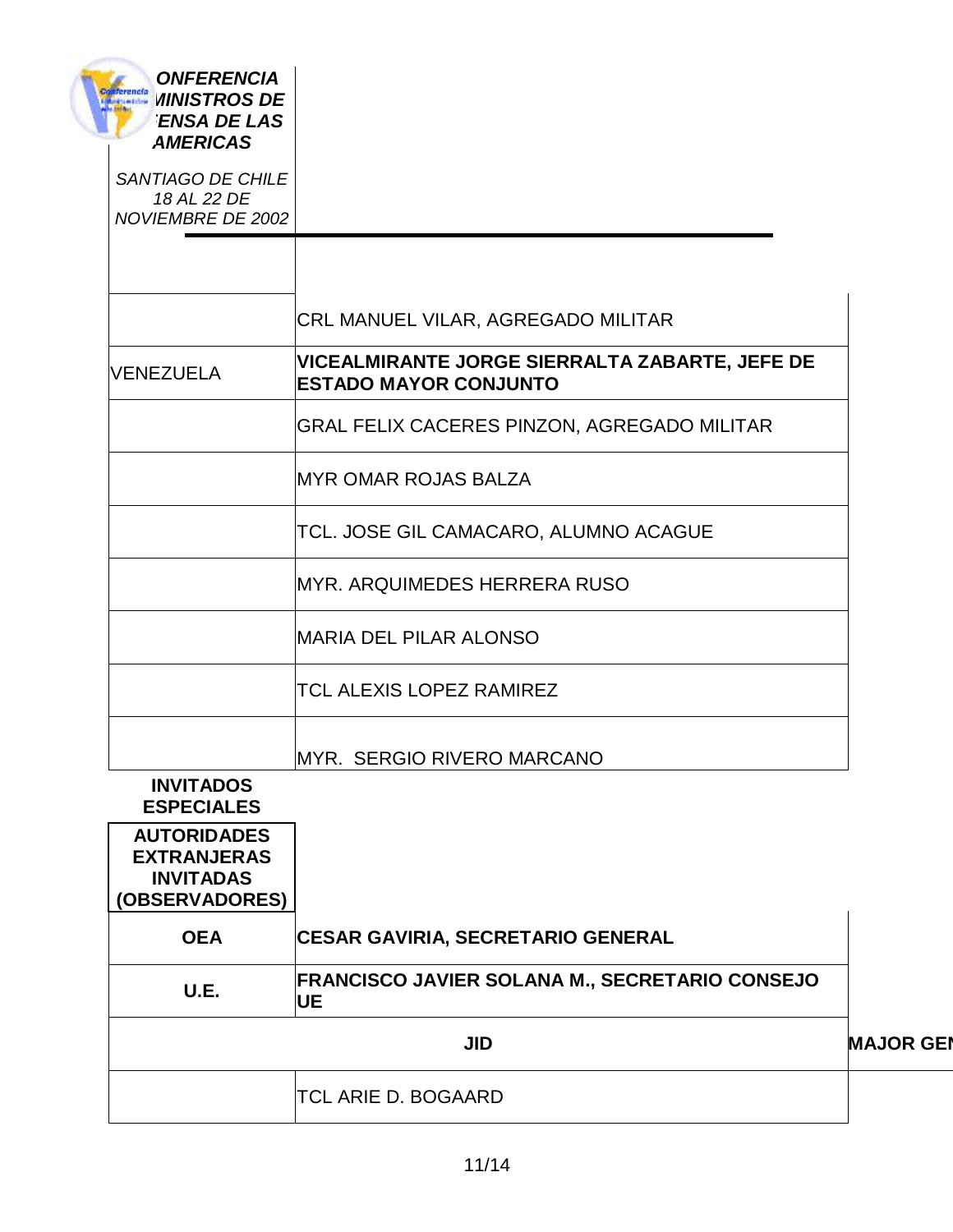|                                                                                              | <b>DR. PABLO GENTA</b>                                                                                                |                   |
|----------------------------------------------------------------------------------------------|-----------------------------------------------------------------------------------------------------------------------|-------------------|
| <b>ONFERENCIA</b><br>erencía<br><b>MINISTROS DE</b><br><b>ENSA DE LAS</b><br><b>AMERICAS</b> |                                                                                                                       |                   |
| SANTIAGO DE CHILE<br>18 AL 22 DE<br><b>NOVIEMBRE DE 2002</b>                                 |                                                                                                                       |                   |
| <b>CHDS</b>                                                                                  | <b>SRA. MARGARET DALY HAYES DIRECTORA DEL CHDS</b>                                                                    |                   |
|                                                                                              | <b>DR CRAIG DEARE</b>                                                                                                 |                   |
|                                                                                              | <b>JAIME GARCIA C.</b>                                                                                                |                   |
| <b>CICR</b>                                                                                  | CRL. MARIO KATUSIC, DELGADO REGIONAL CICR ANTE<br><b>LAS FF.AA. DE AMERICA LATINA</b>                                 |                   |
| COM. SEG.                                                                                    | <b>EMBAJADOR MIGUEL RUIZ- CABAÑASPRESIDENTE DE LA</b><br><b>HEMISFERICA OEA COMISION DE SEGURIDAD HEMISFERICA OEA</b> |                   |
| <b>CEA</b>                                                                                   | TENIENTE GENERAL MIKE JEFFERY PRESIDENTE DE LA<br>(CEA)                                                               |                   |
|                                                                                              | <b>CRL IAN NICHOLLS</b>                                                                                               |                   |
|                                                                                              |                                                                                                                       | <b>CAP. MARTI</b> |
|                                                                                              |                                                                                                                       | <b>CAP. CARLO</b> |
| <b>CAA</b>                                                                                   | ALMIRANTE VERNON E. CLARKPRESIDENTE DE LA CAA                                                                         |                   |
| <b>CONJEFAMER</b>                                                                            | GRAL WILLIAM T HOBBINS, DELEGADO PRESIDENTE DE LA<br><b>CONJEFAMER</b>                                                |                   |
| <b>OBSERVADOR</b>                                                                            | ESTEBAN TOMIC ERRAZURIZ, REPRESENTANTE<br>PERMANENTE DE CHILE ANTE LA OEA                                             |                   |
| <b>OBSERVADOR</b>                                                                            | RODRIGO HUME FIGUEROA, REPRESENTANTE ALTERNO<br>DE CHILE ANTE LA OEA                                                  |                   |
|                                                                                              |                                                                                                                       |                   |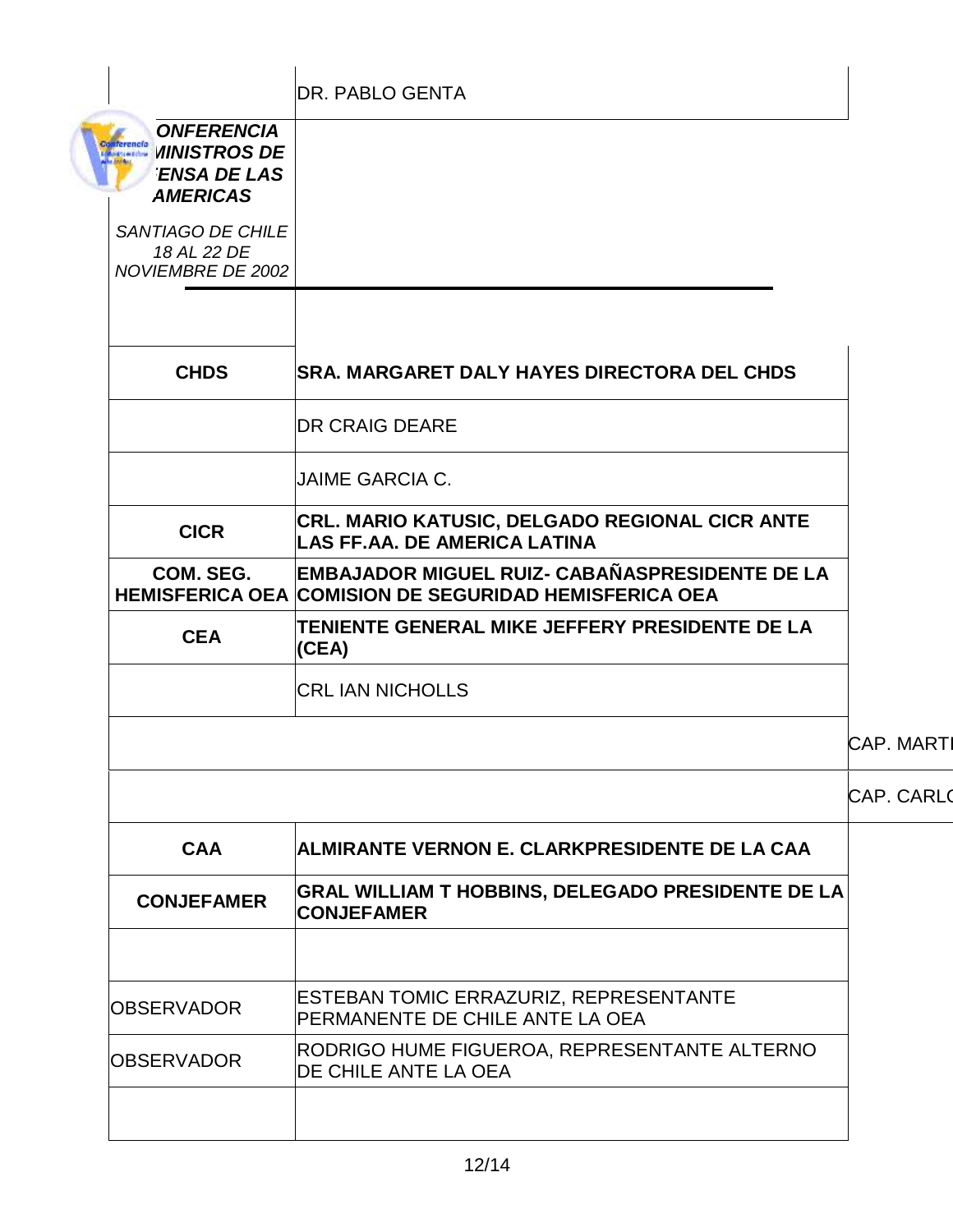DELEGADOSMIN RR.EE.

| <b>EMBAJADO</b> |
|-----------------|
| <b>ESPECIAL</b> |

|                                                                                                                                    | CONSEJERO DIEGO VELAZCO VON PILGRIM  |
|------------------------------------------------------------------------------------------------------------------------------------|--------------------------------------|
|                                                                                                                                    | PRIMER SECRETARIO, JULIO FIOL ZUÑIGA |
| <b>ONFERENCIA</b><br><b>terencía</b><br><b><i>MINISTROS DE</i></b><br><b>I de Dolbrid</b><br><b>ENSA DE LAS</b><br><b>AMERICAS</b> | 12/13                                |
| SANTIAGO DE CHILE<br>18 AL 22 DE<br>NOVIEMBRE DE 2002                                                                              |                                      |
|                                                                                                                                    | TERCER SECRET RAMON HORMAZABAL C.    |
|                                                                                                                                    | EUGENIO MONTERO CAMPUSANO            |
|                                                                                                                                    | <b>MANUELA CARUZ BARRIGA</b>         |
|                                                                                                                                    |                                      |
|                                                                                                                                    |                                      |
|                                                                                                                                    |                                      |
|                                                                                                                                    |                                      |
|                                                                                                                                    |                                      |
|                                                                                                                                    |                                      |
|                                                                                                                                    |                                      |
|                                                                                                                                    |                                      |